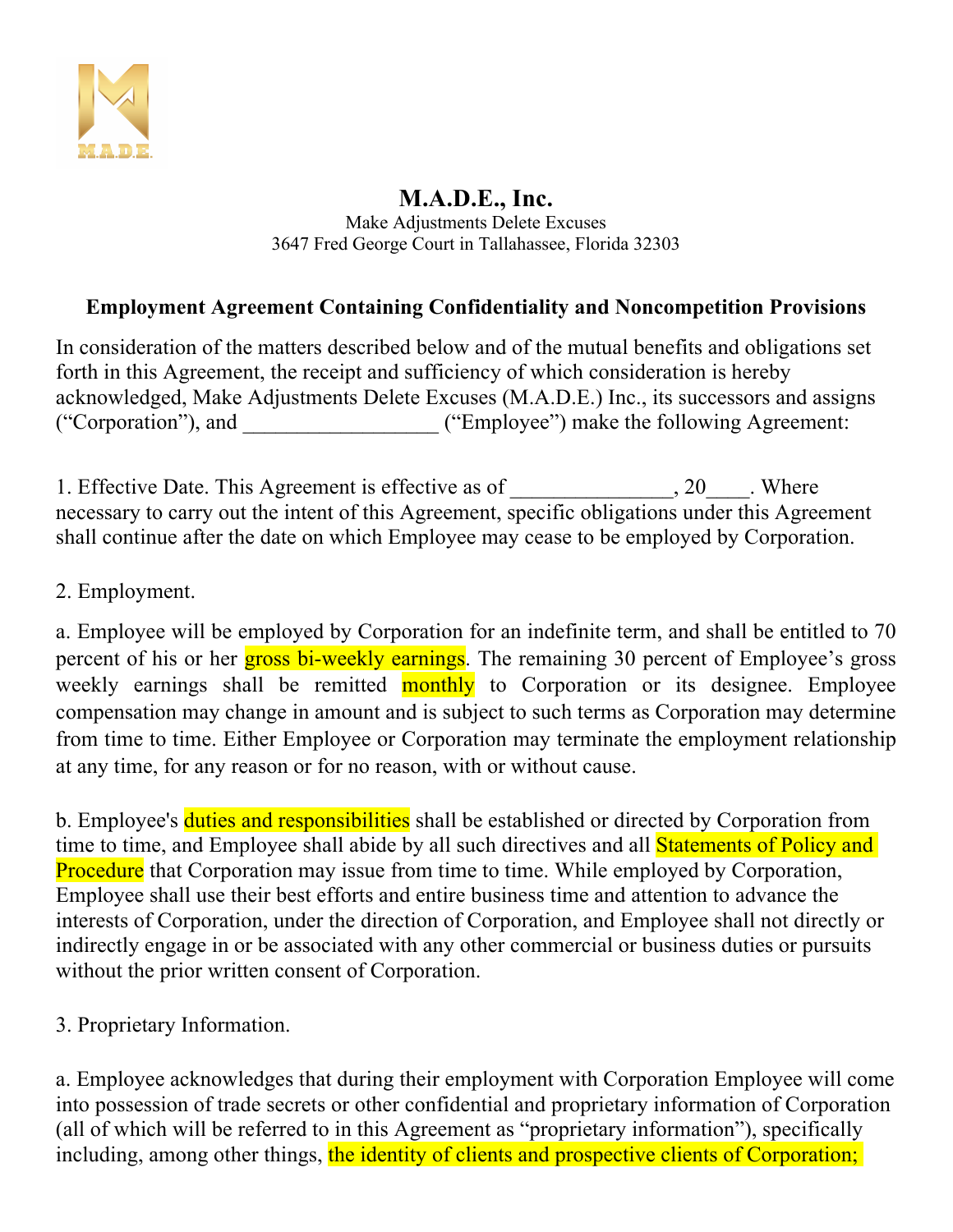client files and detailed information concerning client needs and requirements; proposals designed to meet client needs or requirements; product designs, drawings, and specifications, or their drafts; formulas; product planning information, market surveys and forecasts; pricing, cost, and margin information; and other financial information and records of Corporation. Employee acknowledges that the foregoing types of proprietary information are highly confidential to Corporation, are valuable, give a competitive advantage to Corporation, and could not, without great expense and difficulty, be obtained or duplicated by others who have not been able to acquire such information by virtue of employment with Corporation.

b. Employee agrees that, both during and after employment with Corporation, unless he or she first obtains the prior written consent of the **EXECO** of Corporation, he or she shall not communicate or disclose, directly or indirectly, to any person or firm, or use at any time, any of Corporation's proprietary information, whether or not such information was developed or obtained by Employee. However, Employee may, where authorized and approved, use such information to further his or her employment duties with Corporation. Employee shall retain all such proprietary information in strict confidence for the sole benefit of Corporation.

## 4. Noncompetition.

a. In consideration for Employee's employment, subject to termination as set forth in Section 2 above, Employee agrees that, during their employment period with Corporation and for a period of two years after their employment with Corporation terminates, whether such termination is voluntary or involuntary, Employee shall not, directly or indirectly, either individually or on behalf of another person or firm:

i. engage, in any state in which Corporation does business, in any business that is competitive with that of Corporation (for purposes of this paragraph, "any business" shall specifically include without limitation self-employment, employment with any other firm or entity, work as a consultant or independent contractor, or full or partial ownership of or any equity or financial interest in any firm or entity); or

ii. call upon, solicit, or sell or attempt to sell any products or services similar to or in competition with those offered by Corporation to any person or firm that was a customer of Corporation at any time during Employee's employment with Corporation or that was solicited by Corporation or otherwise had any contact with Corporation during the six month period preceding the termination of Employee's employment with Corporation.

b. During the term of the Employee's active employment with Corporation, it is agreed that any business opportunity relating to or similar to the Employer's actual or reasonably anticipated business opportunities (with the exception of personal investments in less than 5% of the equity of a business, investments in established family businesses, real estate, or investments in stocks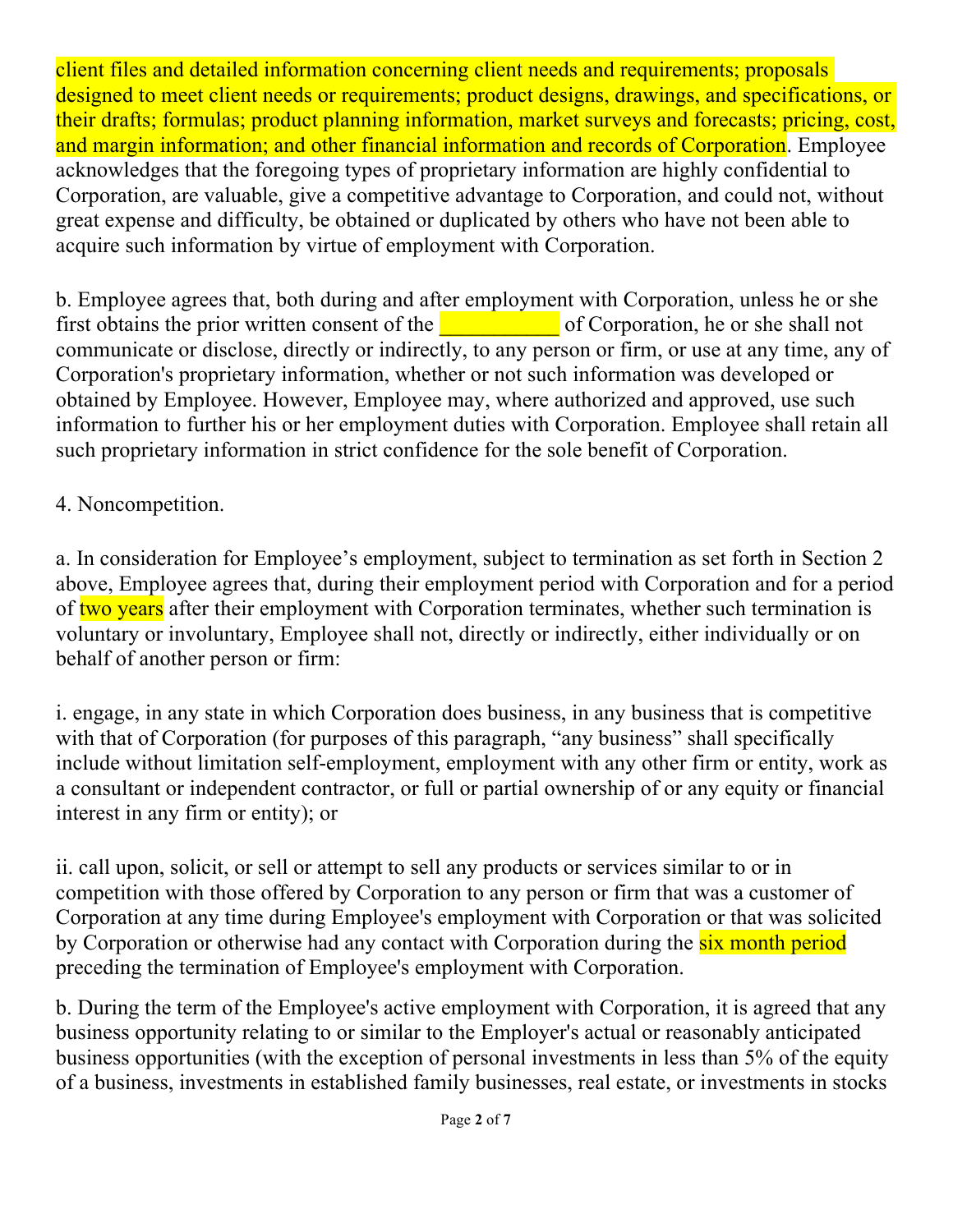and bonds traded on public stock exchanges) coming to the attention of the Employee, is an opportunity belonging to the Employer. Therefore, the Employee will advise the Employer of the opportunity and cannot pursue the opportunity, directly or indirectly, without the written consent of the Employer.

c. Both parties agree that the restrictions in this Section are fair and reasonable in all respects, including the length of time that they shall remain in effect, and that Corporation's employment of Employee, upon the terms and conditions of this Agreement, is fully sufficient consideration for Employee's obligations under this Section.

d. If any provisions of this Section are ever held by a court to be unreasonable, the parties agree that this Section shall be enforced to the extent it is deemed to be reasonable.

5. No Interference with Employment Relationships. Employee agrees not to encourage, solicit, or otherwise attempt to persuade any other employee of Corporation to leave the employ of Corporation either before or after termination of their employment with Corporation.

6. Return of Proprietary Information. Upon the termination of employment, Employee shall return all records, documents, and other written, printed, photographic, or physical materials of any type that belong to or pertain to Corporation, including without limitation computer printouts, client lists or documents, client files, sales manuals, drawings, plans, blueprints, specifications, calculations, measurements and formulas of any type, billing information, financial information, all such data stored on electronic equipment, and all other documents relating to Corporation then in Employee's possession or under their control, and Employee shall not make or retain any copies or extracts, including handwritten summations, of any such documents.

7. Remedies. Employee agrees that Corporation would be irreparably injured in its business and would not have an adequate remedy at law if Employee were to breach Sections 3, 4, 5, or 6 of this Agreement. If any such breach or violation occurs, Corporation will be entitled to an injunction (a) restraining Employee from disclosing or using any proprietary information of Corporation, as described in Section 3, from rendering services or making sales to any client, as set forth in Section 4, or from pirating employees in violation of Section 5, or (b) requiring Employee to return to Corporation proprietary information pursuant to Section 6. However, it is agreed that Corporation's remedies in the event of any such breach or violation would be cumulative and that Corporation could seek damages and other equitable relief in addition to injunctive relief. Employee also agrees that if Corporation must pursue any legal action to enforce this Agreement, Corporation is entitled to recover from Employee its actual attorney fees and **costs** of litigation.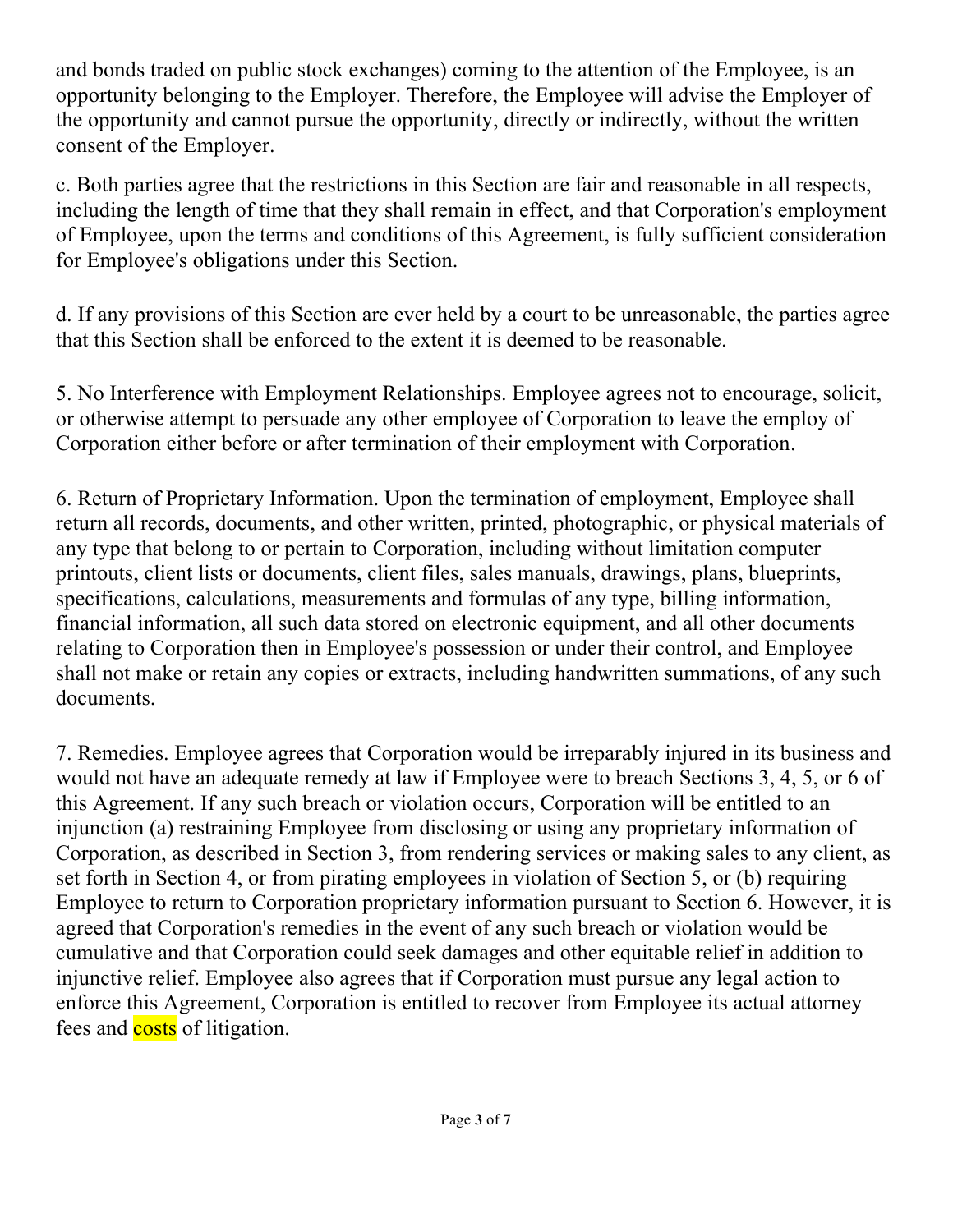8. Severability. Each provision in this Agreement is separate. Where necessary to effectuate the purpose of a particular provision, the Agreement shall survive the termination of Employee's employment with Corporation. If any part of this Agreement is held to be invalid or unenforceable, the remaining portions shall remain in effect.

9. Modification and Consent. To be effective and binding upon Corporation, any modification of this Agreement and any consent under it must be made in writing and signed by the Chief Executive Officer Jajuan Michael Harley of Corporation. Employee understands that this policy permitting modification or consent only by the Chief Executive Officer Jajuan Michael Harley, in writing, may be changed only by resolution of Corporation's **board of director Brigét Horne**.

10. Non-Assignment. The interests of the Employee under this Agreement are not subject to the claims of his creditors and may not be voluntarily or involuntarily assigned, alienated or encumbered.

11. Successors. This Agreement shall be binding upon, and inure to the benefit of Corporation, its successors, assigns, and upon any person acquiring, whether by merger, consolidation, purchase of assets or otherwise, all or substantially all of the Company's assets and business.

12. Miscellaneous.

a. Any notice under this Agreement must be in writing and delivered personally or by registered mail to the last known address of the recipient.

b. This Agreement contains the entire agreement of the parties, and any and all prior agreements, representations, or promises are superseded by and/or merged into this Agreement.

c. This Agreement shall be governed by the laws of Florida. The parties agree that, should any litigation arise out of, in connection with, or relating to this Agreement, such litigation will be commenced in a Florida court having subject matter jurisdiction. The parties specifically agree, however, that the chosen court shall have personal jurisdiction and be a proper venue.

d. Although this Agreement was drafted by Corporation, the parties agree that it accurately reflects the intent and understanding of each party and should not be construed against Corporation if there is any dispute over the meaning or intent of any provisions.

e. By their signatures below, the parties acknowledge that (i) they have had sufficient opportunity to, and have, carefully read each provision of this Agreement, (ii) they have had the opportunity to review the Agreement with legal counsel of their own choice, (iii) they understand each provision, (iv) they are not under any duress, (v) they are not relying upon any representations or promises that are not set forth in this Agreement, and (vi) they are freely and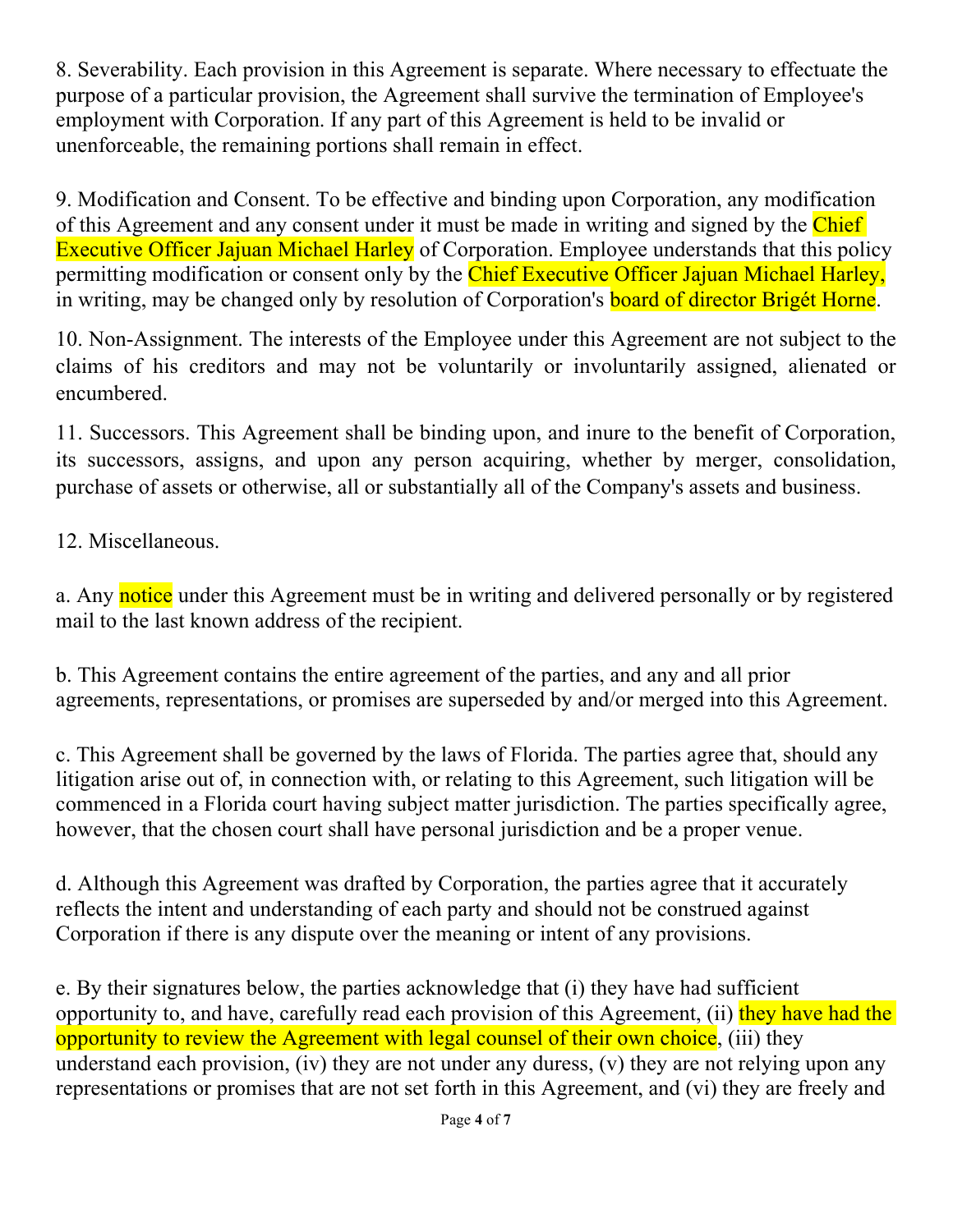voluntarily signing this Agreement and intend to be bound by it as a solemn contractual undertaking.

## **Optional Provisions**

The Employer will reimburse the Employee for all reasonable expenses, in accordance with the Employer's lawful policies as in effect from time to time, including but not limited to, any travel and entertainment expenses incurred by the Employee in connection with the business of the Employer. Expenses will be paid within a reasonable time after submission of acceptable supporting documentation.

**Assignment of Inventions. I agree that I will promptly make full written disclosure to the Company, will hold in trust for the sole right and benefit of the Company, and hereby assign to the Company, or its designee, all my right, title, and interest in and to any and all inventions, original works of authorship, developments, concepts, improvements, designs, discoveries, ideas, trademarks or trade secrets, whether or not patentable or registrable under copyright or similar laws, which I may solely or jointly conceive or develop or reduce to practice, or cause to be conceived or developed or reduced to practice, during the period of time I am in the employ of the Company (collectively referred to as "Inventions"), except as provided in Section 3(f) below. I further acknowledge that all original works of authorship which are made by me (solely or jointly with others) within the scope of and during the period of my employment with the Company and which are protectable by copyright are "works made for hire," as that term is defined in the United States Copyright Act. I understand and agree that the decision whether or not to commercialize or market any Invention developed by me solely or jointly with others is within the Company's sole discretion and for the Company's sole benefit and that no royalty will be due to me as a result of the Company's efforts to commercialize or market any such Invention.**

# **Ownership and Title to Confidential Information**

32. The Employee acknowledges and agrees that all rights, title and interest in any Confidential Information will remain the exclusive property of the Employer. Accordingly, the Employee specifically agrees and acknowledges that the Employee will have no interest in the Confidential Information, including, without limitation, no interest in know-how, copyright, trade-marks or trade names, notwithstanding the fact that the Employee may have created or contributed to the creation of the Confidential Information.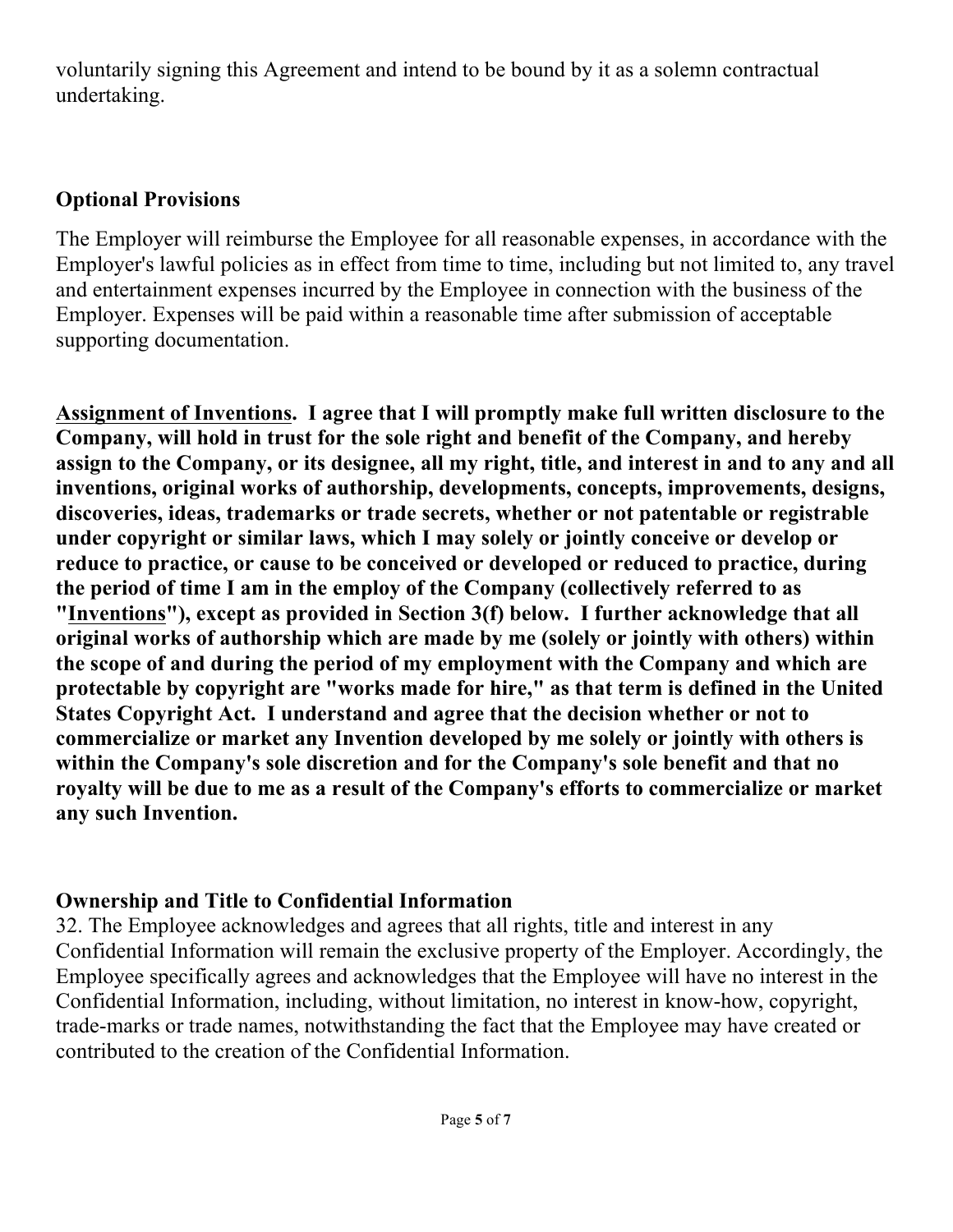33. The Employee waives any moral rights that the Employee may have with respect to the Confidential Information.

34. The Employee agrees to immediately disclose to the Employer all Confidential Information developed in whole or in part by the Employee during the Employee's term of employment with the Employer and to assign to the Employer any right, title or interest the Employee may have in the Confidential Information. The Employee agrees to execute any instruments and to do all other things reasonably requested by the Employer, both during and after the Employee's employment with the Employer, in order to vest more fully in the Employer all ownership rights in those items transferred by the Employee to the Employer.

(e) **Business Expenses.** The Corporation will reimburse Executive for reasonable ordinary and necessary business expenses incurred in the course of the Employment, for fees and expenses of Executive's attendance in the course of the Employment at banking related conventions and similar events, for reasonable professional association and seminar expenses, and for any additional expenses authorized by the Corporation, subject to Executive's submission of proper documentation for tax and accounting purposes. Reimbursement under this section and Sections  $3(d)(ii)$ -(iv) will be paid within thirty (30) days after Executive submits documentation as provided by this Section, provided that payments may not be made after March 15 of the calendar year following the calendar year in which the expenses were incurred.

b. Subject to Section 7, subsection (a), above, Employee agrees that any dispute, claim or controversy concerning his or her employment or the termination of employment or any dispute, claim or controversy arising out of or relating to any interpretation, construction, performance or breach of this Agreement, shall be settled by arbitration to be held in Tallahassee, Florida in accordance with the rules then in effect of the American Arbitration Association. The arbitrator may grant injunctions or other relief in such dispute or controversy. The decision of the arbitrator shall be final, conclusive and binding on the parties to the arbitration. Judgment may be entered on the arbitrator's decision in any court having jurisdiction. The Corporation and Employee shall each pay one-half of the costs and expenses of such arbitration, and each shall separately pay our counsel fees and expenses.